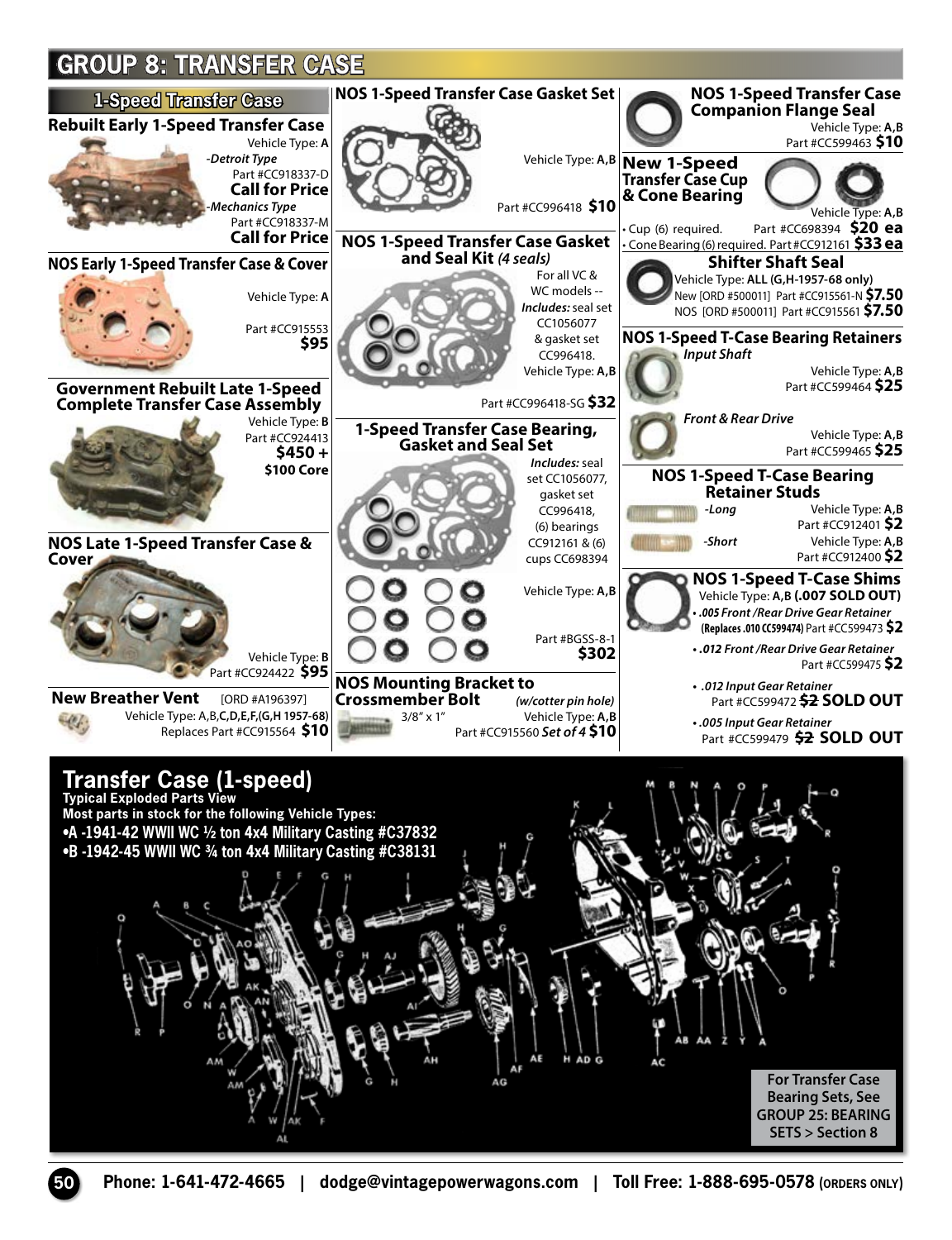

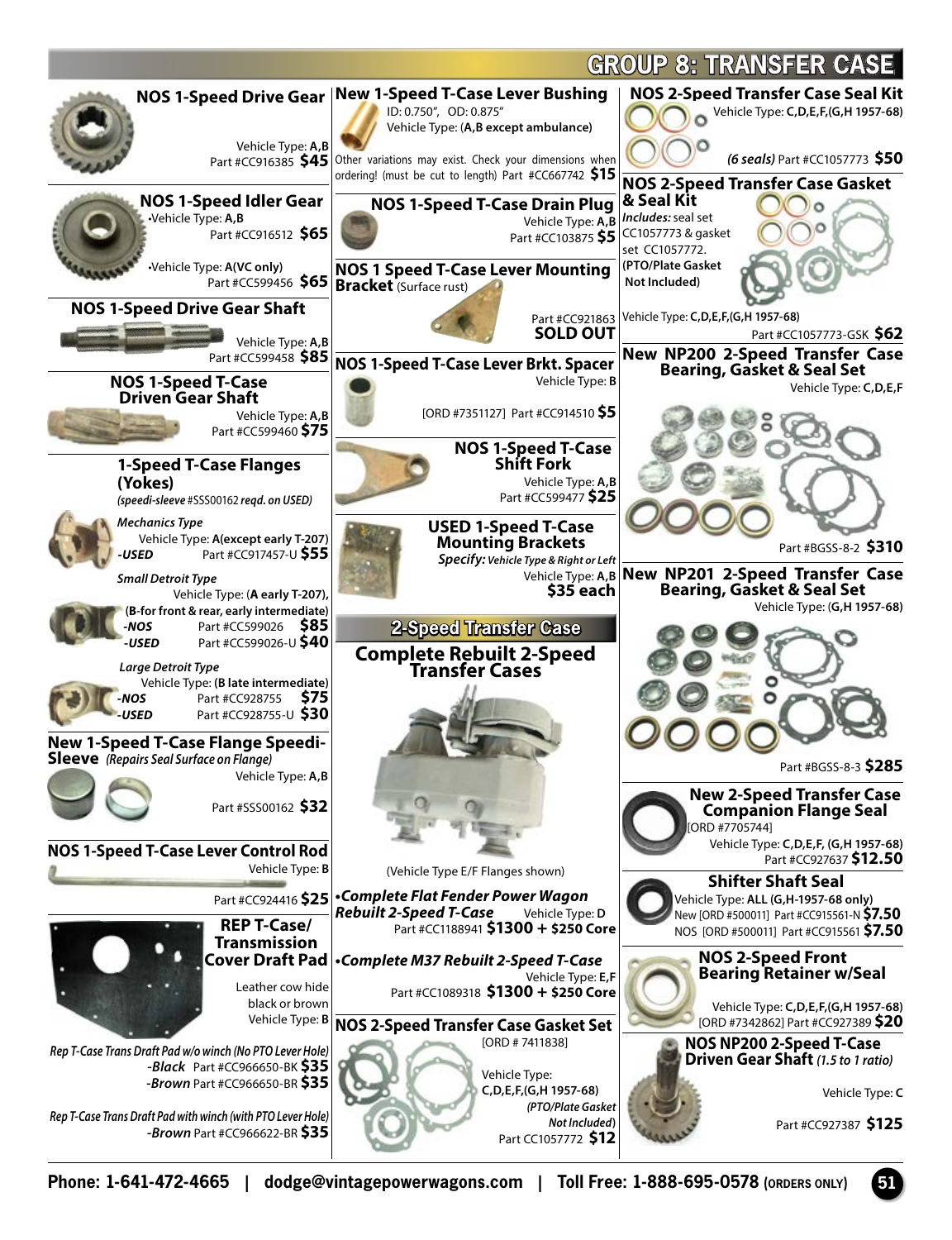

**52 Phone: 1-641-472-4665 | dodge@vintagepowerwagons.com | Toll Free: 1-888-695-0578 (ORDERS ONLY)**